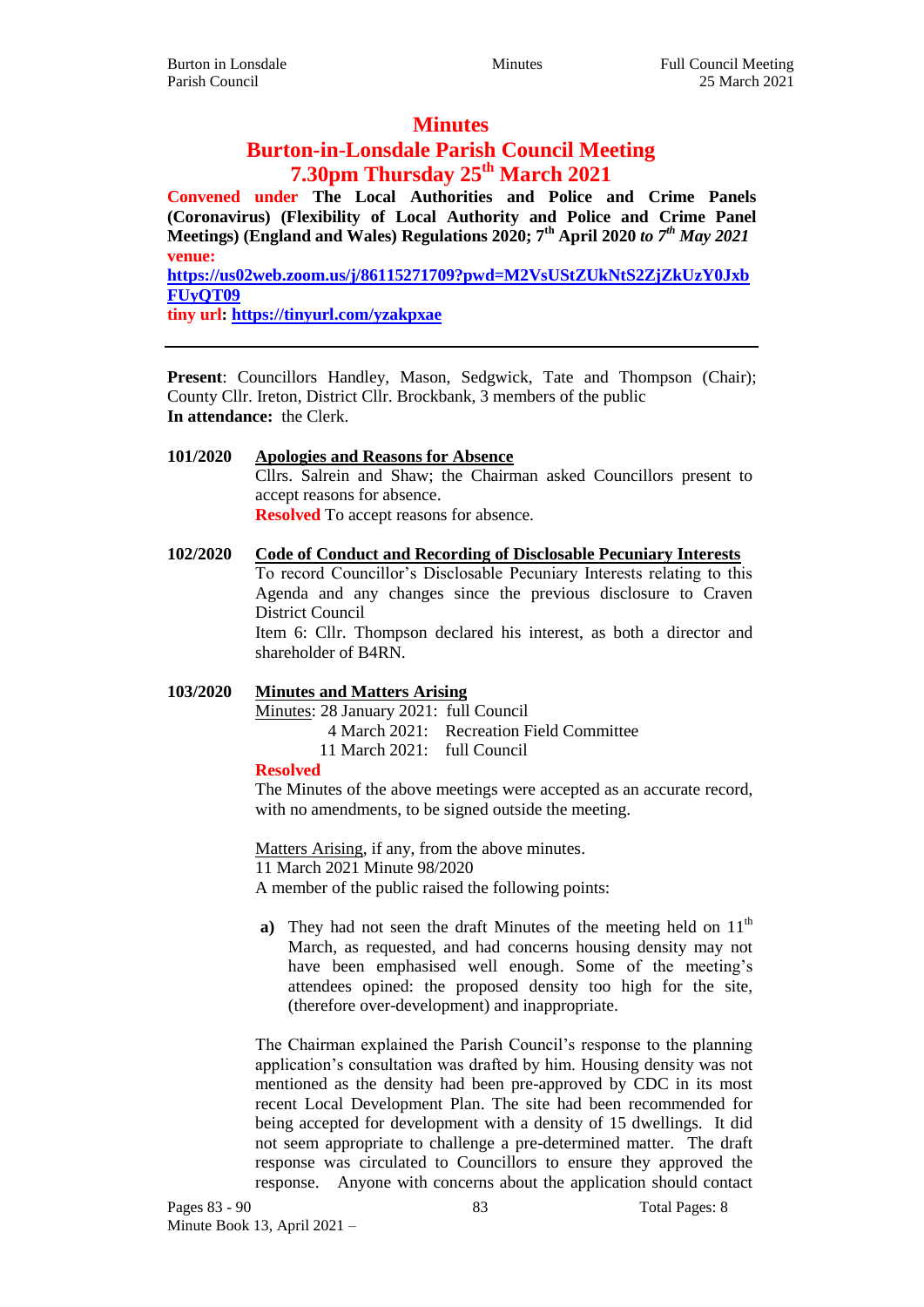CDC immediately, as a meeting is due to be held tomorrow (26 March) morning between the Planners and the developers.

**b)** Concerns were also expressed regarding the future of the old school house building, now that the original lessees had withdrawn. Would the building be developed into housing?

The Chairman explained this could not happen unless change of use was applied for and approved. The original covenant ensuring the building to be used for educational purposes, related to the Thornton family trust, and ceased upon the sale of the property.

It was clarified that the Local Plan housing density for the entire site (both school and current application) is 15 dwellings. This was decided before the developer, Permahome Ltd., bought the site.

Cllr. Mason informed the meeting she had sent CDC her own comments about the application, including housing density, and the case for shared ownership, rather than 'affordable' housing.

**c)** Application plans appear to be contradictory: one plan shows trees along the boundary with The Coach House, and another plan, showing drainage/waste water treatment details, doesn't show any trees at the same place. Do these trees have a TPO on them?

Cllr Handley will be speaking with the planning officer after the officer's meeting with the applicant and will be voicing peoples' concerns raised at this and the previous council meeting.

The Chairman thanked H. Greenep and Cllr Mason for their comments and Cllr Handley for speaking to CDC regarding these concerns, in his role as District Councillor and member of the CDC Planning Committee. Cllr Handley will ensure the above points are discussed at the 26 March CDC meeting with the developer. The planning officers will decide if the application is to be 'called in' (given full committee scrutiny). Thus far, no-one from the public has requested the application be called in.

The Chairman apologised that the subject of housing density was not raised by the Parish Council when submitting its comments on the application.

**d)** Vehicular access to the site: it appears from the plans that vehicles can use both existing entrances to access the site, which appear very narrow for two-way traffic. A 'village green' is also mentioned which does not appear on the plans.

The Chairman explained the plans for the school house had included widening the exit to the main road. This might be made a condition of any permission for the remainder of the site.

**e)** Question asked about accommodation of on-site facilities during building construction.

Currently, the developer has used the school's car park area for parking and materials, etc during work to the former school house. This will be discussed with the developer, as there is potential for disruption with neighbouring properties.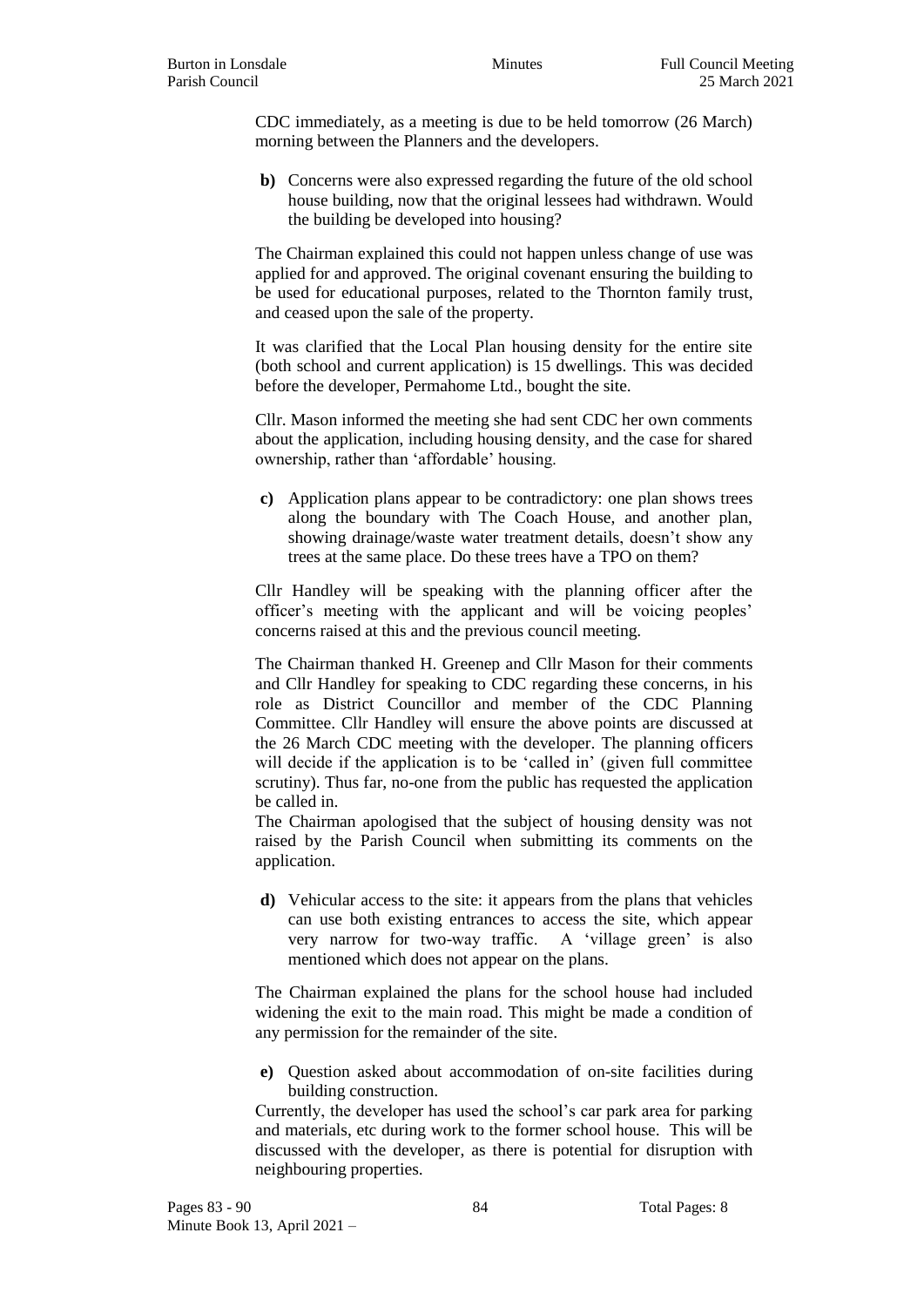Cllr. Salrein wished it to be put on record that she is very concerned about the old school building's end use and would like a respite care facility end use to be considered again, should the education use cease.

The Chairman closed the item, in order to proceed with the remainder of the meeting.

## **104/2020 Public Questions** or Statements: see attached conditions There were none.

### **105/2020 Reports and Consultations**

**a)** Police Report

The following items were received by the Clerk: We have had 4 incidents reported to the Police between 28.01.21 & 23.03.21 Officers are conducting regular Covid19 patrols in the area & dealing with Breaches 04.02.21 - Highway disruption – obstruction – High Street – left prior to police arrival 08.02.21 – Abandon Call – checked in order 13.02.21 – Concern for welfare & safety – checked in order 16.03.21 – Suspect Object – Checked in order

**b)** North Yorkshire County Councillor Report

Cllr. Ireton another small primary school, Masham, is to close. This joins a growing list of small local primary schools that have closed in recent years, often due to financial pressures.

**c)** Local Government Reorganisation in North Yorkshire

Weblinks: [https://consult.communities.gov.uk/governance-reform-and](https://consult.communities.gov.uk/governance-reform-and-democracy/northyorkshire/)[democracy/northyorkshire/](https://consult.communities.gov.uk/governance-reform-and-democracy/northyorkshire/)

also

[https://consult.communities.gov.uk/governance-reform-and-](https://consult.communities.gov.uk/governance-reform-and-democracy/northyorkshire/supporting_documents/LGR%202021%20Consultation%20document.pdf)

[democracy/northyorkshire/supporting\\_documents/LGR%202021%20Co](https://consult.communities.gov.uk/governance-reform-and-democracy/northyorkshire/supporting_documents/LGR%202021%20Consultation%20document.pdf) [nsultation%20document.pdf](https://consult.communities.gov.uk/governance-reform-and-democracy/northyorkshire/supporting_documents/LGR%202021%20Consultation%20document.pdf)

The chairman explained two proposals for re-organisation are on the table: a single unitary authority for the whole of North Yorkshire (excluding York which is already a unitary authority) and a two-district option for East and West authorities, the east half would include York.

Councillors were generally in favour of the two districts, as would be more local for residents, and would take account of geographic location, local access, etc.

Cllr Ireton also supports the two district option as would lend weight to local government.

#### **Resolved**

To draft a response from the Parish Council, to be circulated to Parish Councillors for agreement, before submitting to the consultation.

**d)** Craven District Councillors Reports and Planning Matters **i.** Craven District Councillors

Cllr Handley reported certain sports facilities will be re-opening on 29th March; the district council is taking COVID breaches very seriously, monitoring activity in the district.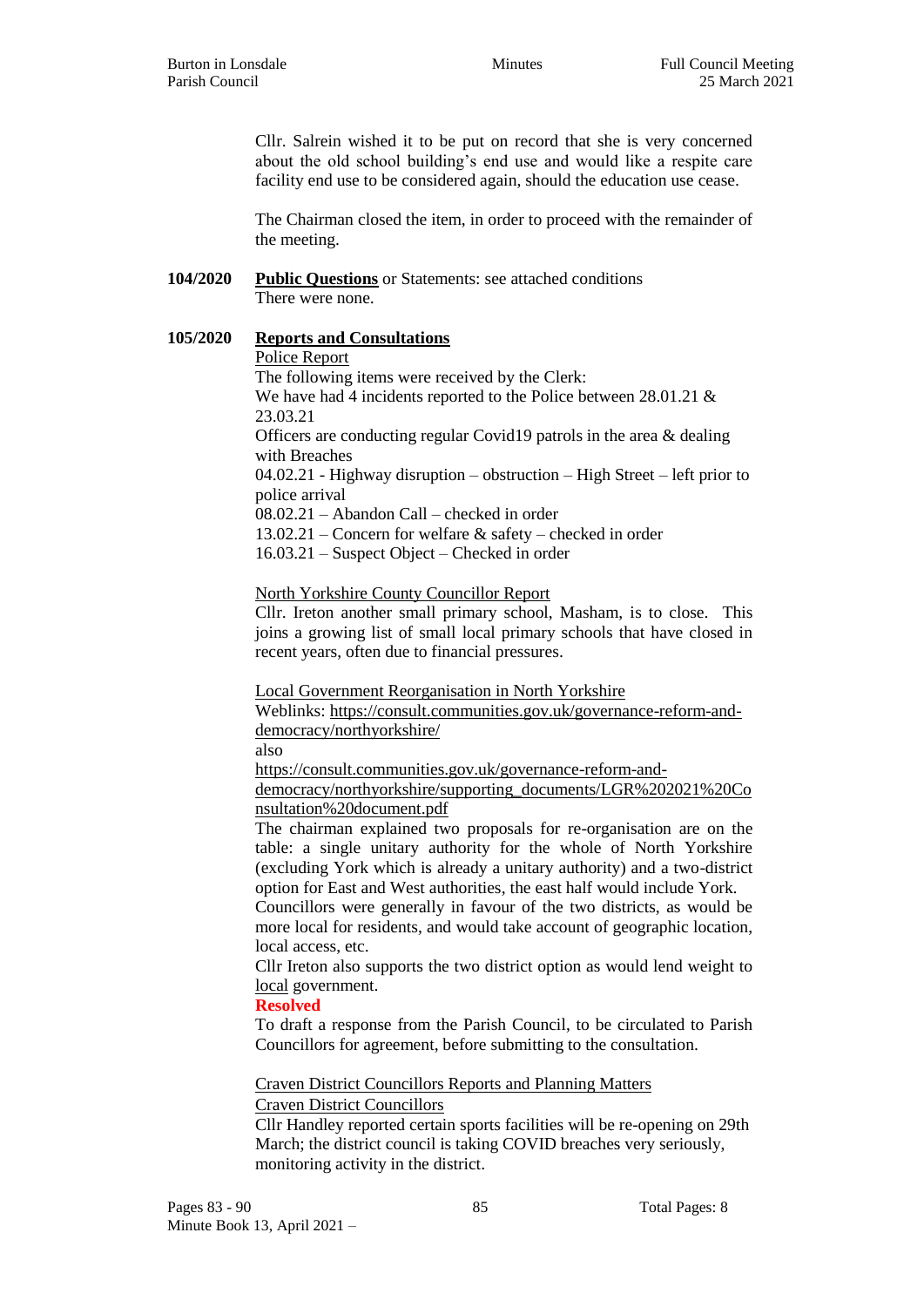Planning Improvement Policy: report

The Clerk reported CDC has started a scheme to improve the planning process at district level; a series of slides and a summary of the first presentation was received today (25 March) and will be circulated to Councillors after the meeting.

**iii.** Consultations:

- Spatial Planning (Policy) Consultations: Second draft Affordable Housing SPD 15 Feb to 29 Mar 2021 **Resolved** The Parish Council had no further comments to add.
- Caravan/Mobile Home Site Licence Conditions Consultation ends 19 March 2021

Cllr. Mason thought part of the document ambiguous. It was **Resolved** No comments be submitted.

**iv.** Planning Matters : Applications and Decisions

 2021/22599/TCA: T1 Flowering Cherry thin crown 18 Low St, LA6 3LF

**Resolved** The Parish Council had no comment to make.

- 2020/22319/CPE: Certificate of lawful development for existing use of land as part of domestic curtilage in association with occupation of dwelling known as 'The Bungalow' and siting of structures and erection of buildings upon it; The Bungalow Longber Lane Burton In Lonsdale, LA6 3LA: granted. **Resolved** Noted
- 2020/22258/PNAG: steel frame structure & lean-to for storage of fertilisers, animal feeds, fodder, straw & machinery; Brentwood Farm; prior approval not required **Resolved** Noted

Section 106 project proposals

The Chairman reported a list of proposals was sent to Craven District Council; the response appears to show CDC employs a formula to calculate how available money should be allocated. This also suggests it might be necessary to fit a proposal to the money available.

**e)** Clerk, YLCA, Correspondence

The Clerk reported a number of items from the YLCA and NALC have been circulated, along with correspondence relating to this agenda's items.

**f)** Consultations: Northern Gas Networks Stakeholder Engagement Survey The Chairman undertook to look at the survey on behalf of the Parish Council.

E. Strickland commented that gas, as a fuel, may be phased out in the future as part of the drive toward net zero carbon work by the country as a whole.

#### **106/2020 Finance Matters**

**a)** Bank balances, including receipts since statement date

The Clerk reported finances as per the Appendix. The Chairman explained the slightly different presentation, which shows the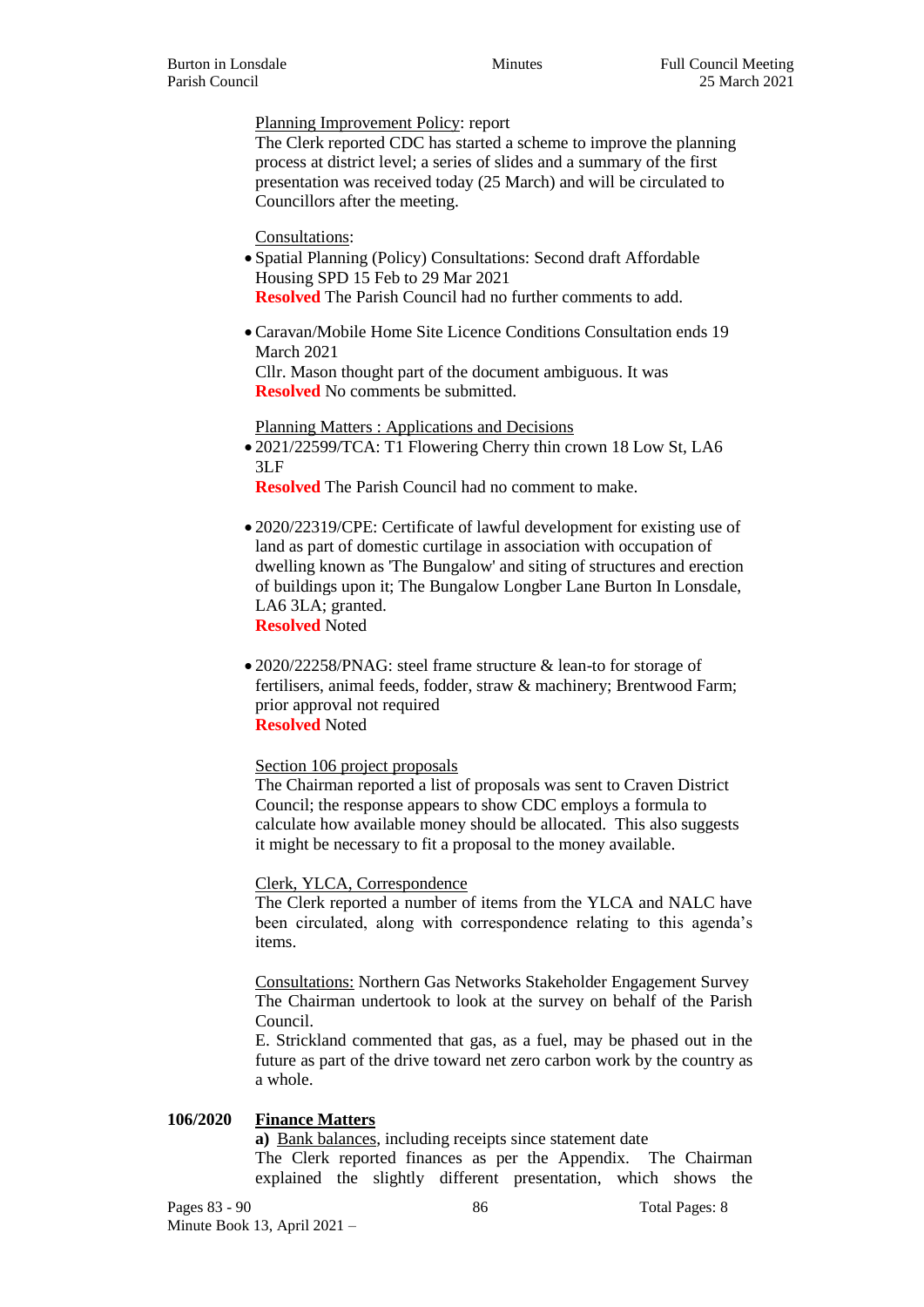contingency allowance separately from the General Reserves, and not as part of the Commitments.

**b)** Approval of payments of budgeted and non budgeted items

|                                    |  |  |  |  |  |  |  |  | The below list of payments was circulated to all councillors for |  |
|------------------------------------|--|--|--|--|--|--|--|--|------------------------------------------------------------------|--|
| information prior to this meeting: |  |  |  |  |  |  |  |  |                                                                  |  |

|      | <b>Yorkshire Local Councils Associations annual</b> |           |
|------|-----------------------------------------------------|-----------|
| 2505 | sub                                                 | 215.00    |
|      | Gregory & Co re broadband service Mar qtr           |           |
| 2506 | 2021                                                | 42.00     |
| 2507 | I R Thompson: print expenses                        | 35.00     |
| 2508 | M G Mason: print expenses                           | 35.00     |
| 2509 | T Sedgwick: print expenses                          | 35.00     |
| 2510 | S Handley: print expenses                           | 35.00     |
| 2511 | D Tate: print expenses                              | 35.00     |
| 2512 | <b>CANX</b>                                         | 0.00      |
| 2513 | HMRC re PAYE Jan-Mar 2021                           | 137.40    |
| 2514 | S Gregory, clerk's salary March 2021                | 331.16    |
|      | Lawsons Hazelwood Ltd: track works etc at           |           |
| 2515 | Orchard                                             | 1,284.00  |
|      | C Edmondson: pavilion cleaning Feb/Mar              |           |
| 2516 | $£20+£20$                                           | 40.00     |
|      |                                                     | £2,224.56 |

## **Resolved**

The above payments are approved; the cheques to be signed outside the meeting.

#### **Resolved**

The Parish Council is very pleased with the work done by Pals with Trowels relating to the access track and drainage; the area's appearance is very good.

## **107/2020 Broadband for the Rural North (B4RN)**

Confirmation of Wayleaves signed on behalf of the Parish Council Cllr. Thompson having declared his interest, stated he would take part in the discussion, due to his background knowledge.

The Chairman explained the location for the above ground B4RN cabinet (5ft high by 3ft long) at All Saints Churchyard is no longer going ahead; instead it is proposed to locate the cabinet against the wire fence next to the entrance to the waste water treatment works on Greta Heath. A revised wayleave will be required to be signed.

## **Resolved**

The Parish Council authorises the Clerk to sign a revised wayleave on behalf of the Parish Council.

#### **108/2020 Common Land: work at Little Bridge (west of primary school site)**

The owner of the land adjacent to Little Bridge, Mr John Carr, proposes to do work to the bridge over the stream at the south end of the area. Currently, there are 3 large pieces of slate resting on stone bank sides, giving access from the footpath on both sides of the bridge.

A query was raised about whether or not vehicles can use a footpath to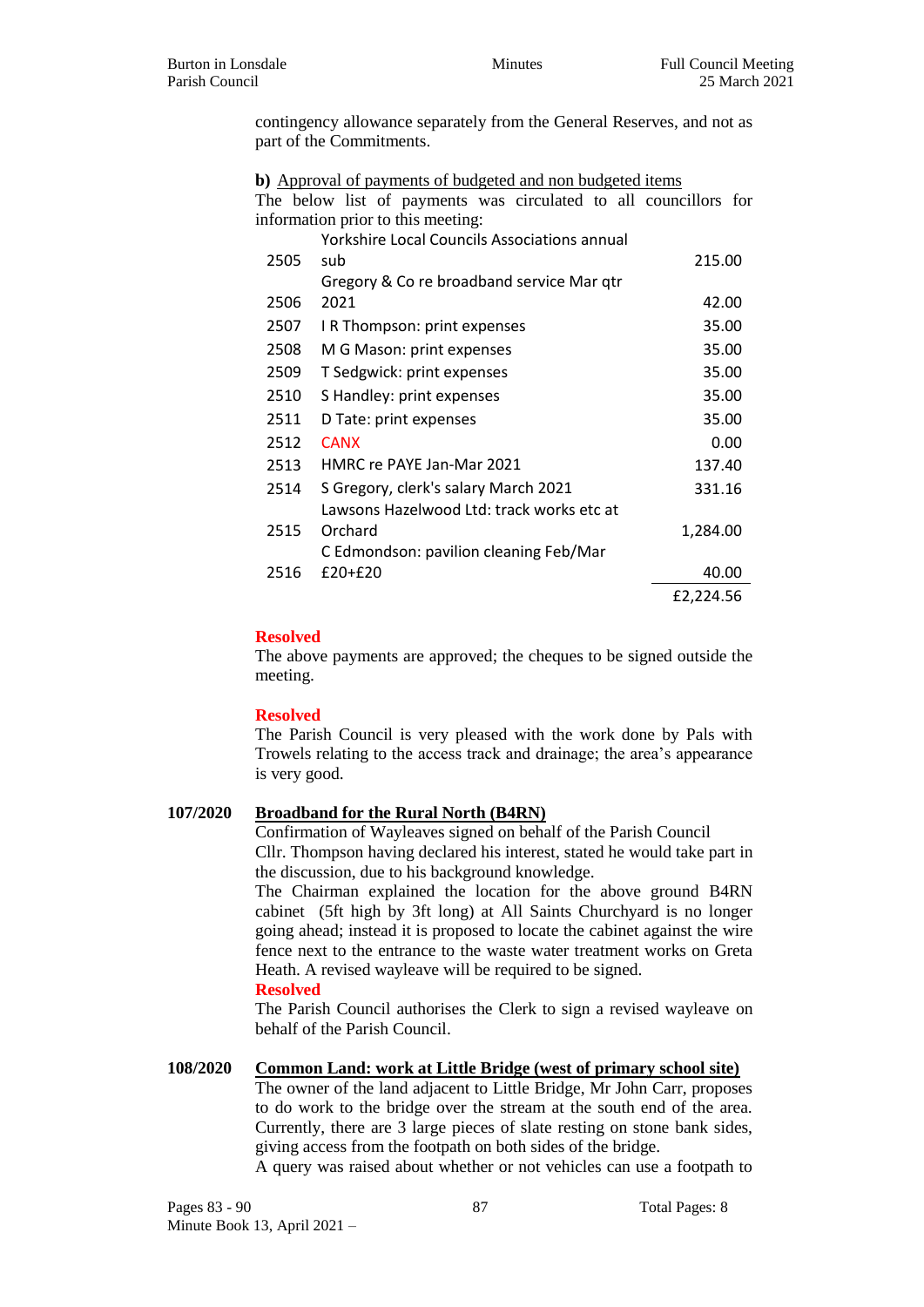access land used for agricultural purposes.

The Chairman undertook to discuss the matter with John Carr, to get more details which can then be brought back to the Parish Council for discussion.

#### **109/2020 Parish Councillor Reports**

- **a)** Village Hall Committee
	- **b)** Bentham Common Lands Charity
- **c)** Woodland Trust

There were no reports for the above items.

**d)** Local Footpath Volunteers

No work has been done by the Volunteers recently; the Clerk has reported the poor condition of the Bogg Beck footbridge between The Barn and Springfield: the lower supporting gabion ha been washed away, and the resulting water wash-back is wearing away the ground beneath the footpath just before the bridge (west side). The case has a reference number: CAMS issue number 69731, and is being dealt with by Business Support Officer

Transport, Waste and Countryside, NYCC.

A related matter, re the condition of the stone wall on the A687, belonging to Waterside Barn, has been raised with NYCC Highways; a reply is awaited.

### **110/2020 Recreation Committee**

- **a)** Grounds & Outdoor Equipment: visual inspection reports; maintenance; picnic table purchase
- **b)** Pavilion: maintenance, incl additional equipment storage; Craven District Council proposed Section 106 grants re sports development

The Chairman asked councillors to refer to the minute 92/2020 of the meeting held 4th March 2021 giving details of discussion and decisions.

**c)** Burton Community Sports Association: to receive lease review report re either renew lease or allow lease to expire; long term implications for Parish Council

A full discussion was had by the Recreation Committee (Minute  $93/2020$ ,  $4<sup>th</sup>$  March 2021). The Chairman invited Cllrs Mason and Tate (as Recreation Field Committee members) to comment:

Cllr Tate: The matter is more complicated than first thought, as there is a question as to how much money will be required to refurbish the MUGA playing surface.

Cllr. Mason: there is now a very small membership and committee; the committee wishes to hand the matter over to the Parish Council to deal with. In the first instance extensive maintenance work is required. However the separate organisation of BCSA would be better for running the facility on a day to day basis.

The Chairman reported the BCSA committee had told the Recreation Field Committee that fewer people were paying to use the facility, but lots of people wanted to use it. Some financing achieved by charging for use via the lighting tokens. Collecting money via membership or other means has proved difficult. His personal view is that the lease should be allowed to lapse. He also reported a working party (himself, Mike Illsley, Ian Parker and Colin Briscoe) had surveyed the MUGA;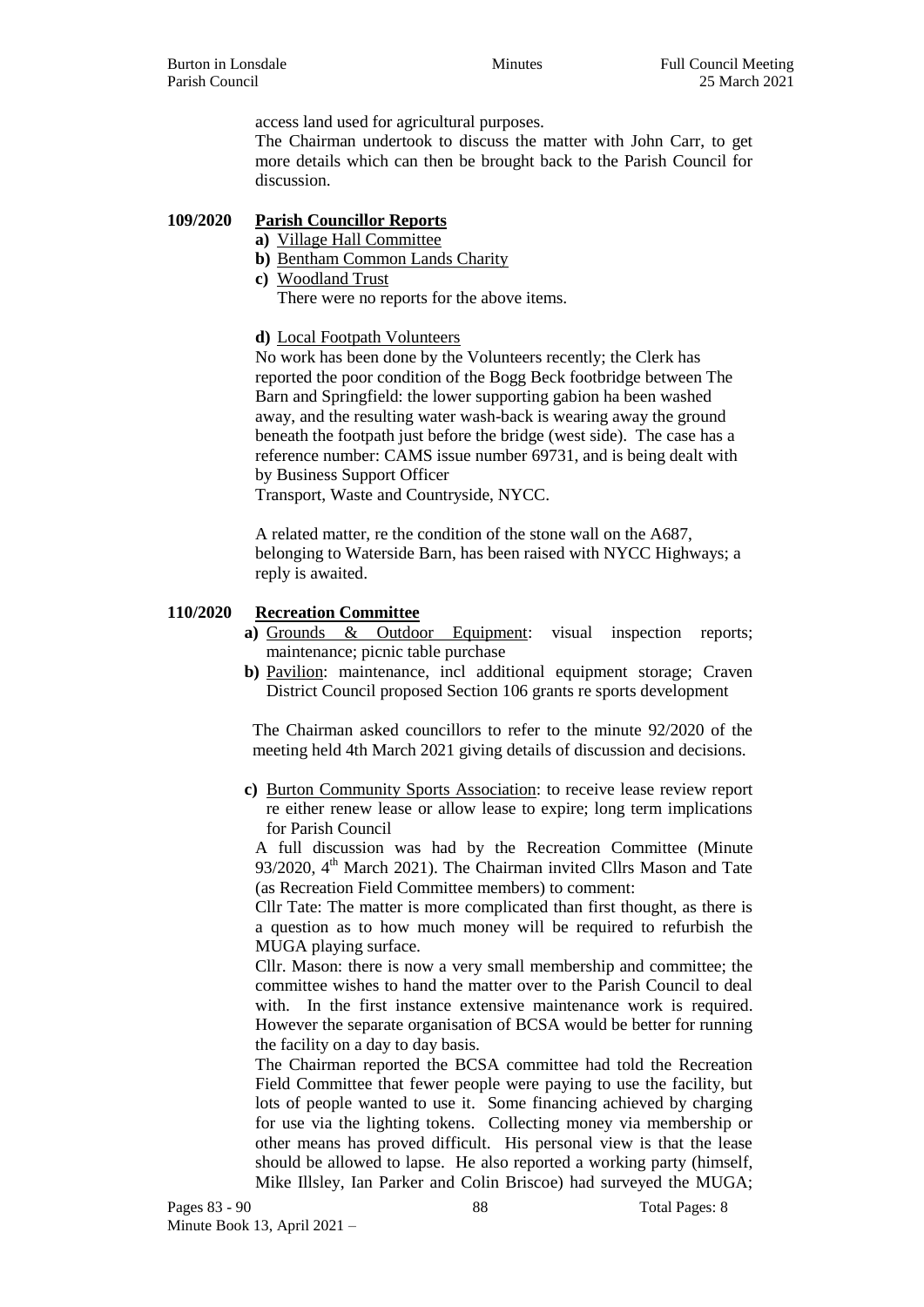**b)**

**d)**

Colin Briscoe (of Briscoe Construction) advised a drainage solution at a relatively low cost which would deal with flooding issues. This leaves the playing surface requiring (expensive) work.

**Resolved**

To make a final decision at the next full council meeting, in late May; in the meantime await the outcome of a *Burtonian* article seeking more committee members/volunteers.

## **111/2020 Maintenance Reports**

**a)** Village Green, including War Memorial: nothing to report

**b)** Riverside Land: nothing to report

**c)** It was clarified B4RN would require occasional access for maintenance. **d)** It was also noted that a young volunteer had done some work on the Riverside Land in respect of the Duke of Edinburgh award scheme. **Resolved:** A letter of thanks to be sent.

**c)** Very Old and Separate Churchyard: annual inspection report **a)** The Chairman reported this had not yet been done; it will take place on  $26<sup>th</sup> March, 2021.$ 

**c) d)** Street Lighting: nothing to report

**e) e)** Public Benches: nothing to report.

#### **112/2020 Items to be included by Clerk in press release** No items to be reported.

#### **113/2020 Date, time and venue next Parish Council meetings**

22 April 2021: Finance Committee re preliminary year end accounts 13 May 2021: Recreation Field Committee meeting 27 May 2021: Annual Parish Council and full council meeting 24 June 2021: Annual Parish Meeting

The Chairman explained that, as of  $25<sup>th</sup>$  March 2021, the Government intends all council meetings to take place in person (ie not using an internet platform), after  $6<sup>th</sup>$  May 2021. Therefore the meetings of 13 & 27 May and 24 June will take place in the Village Hall, COVID restrictions permitting and safety measures being in place.

**Resolved**

To hold the above meetings as stated, subject to COVID restrictions and regulations being in place at the time of each meeting.

The meeting closed at 9.04pm.

**Signed .................................................... Dated ......................**